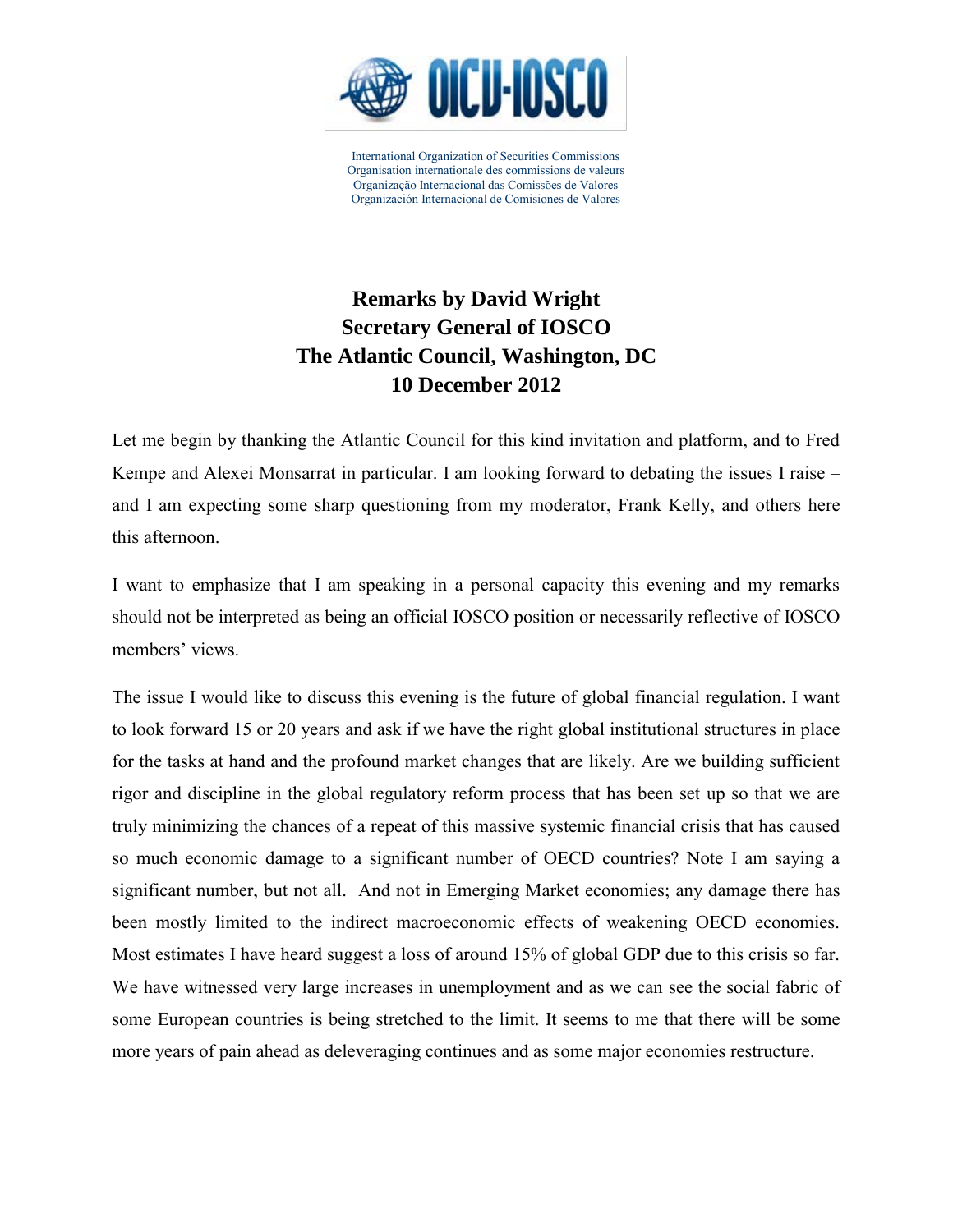

Let us begin by a quick analysis of the current global regulatory situation. We are in year six of this financial crisis, but the global regulatory job is far from being completed. But let's look at the **positive side** first.

- We have set up the G20 and given the Financial Stability Board (FSB) enhanced global regulatory coordination. This is working and, so far, is reasonably functional. The UK, in particular, played a major role in establishing these new arrangements but, as always, the U.S position was vital as well;
- Work is proceeding apace –very process and timetable driven but, rightly, often in horizontal groups, with Basel Committee on Banking Supervision (BCBS), IOSCO, FSB, Committee on Payment and Settlement Systems (CPSS) the most prominent International Organizations;
- Work is being carried out on a vast range of subjects: one leading US agency claims there are no less than 182 global working groups of various types that they should really attend at global level;
- Decisions are almost always taken on a consensual basis the" sense of the room" at best – but unanimity in some circumstances;
- There is some regulatory progress on most of the key subjects : recovery and resolution planning (financial institutions and financial market infrastructure), too-big-to fail and global SIFI (systemically important financial institutions) identification, bank capital requirements through the Basel III agreement, OTC derivatives and the shadow banking system;
- A serious effort is underway to strengthen implementation through regular G20 Financial Sector Assessment Programs (FSAP), the FSB's Standing Committee on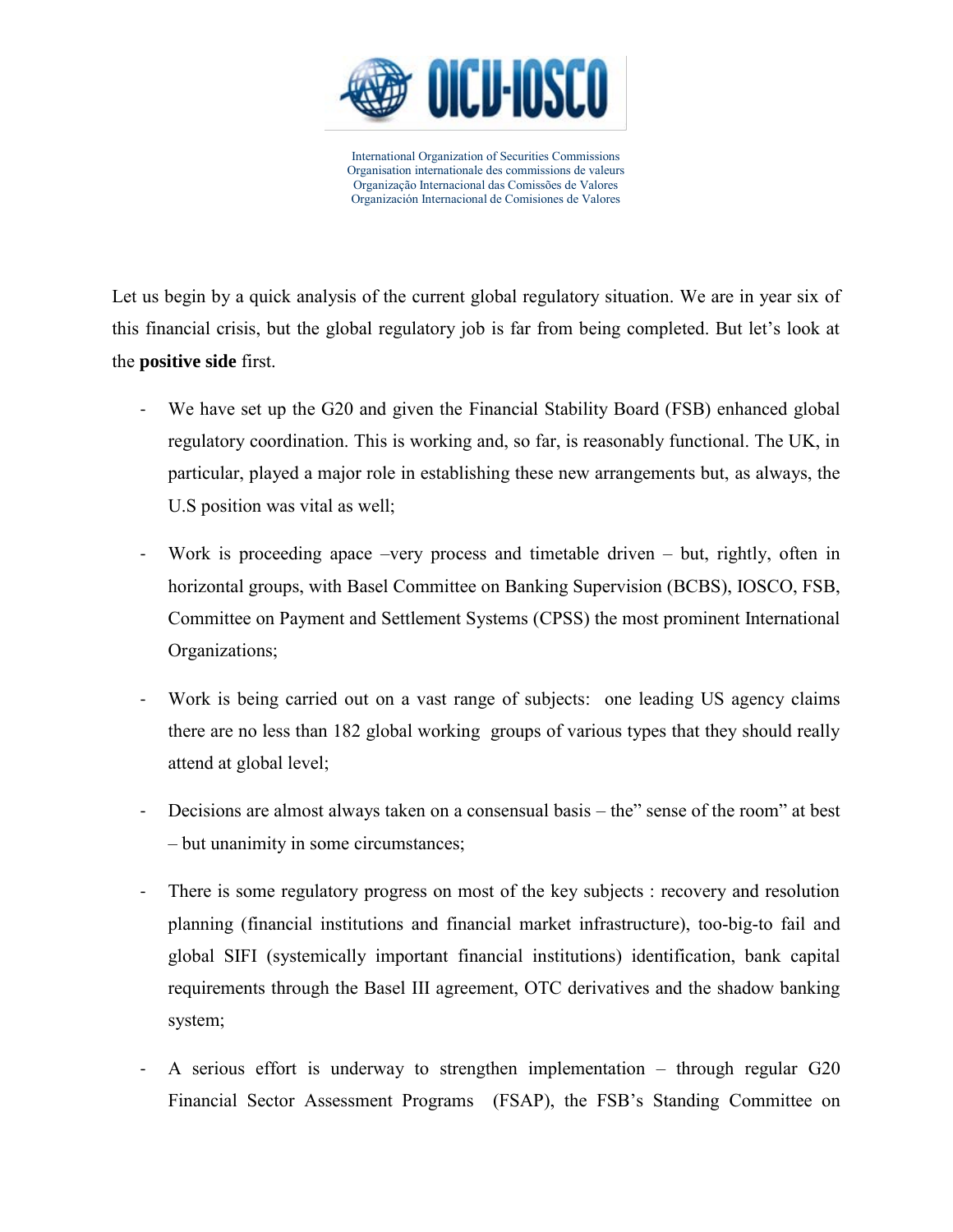

Standards Implementation (SCSI), IOSCO's Assessment Committee, BCBS' monitoring etc;

There has been strong leadership of the FSB, formerly by the European Central Bank's President Mario Draghi and now by Governor Mark Carney.

## Now the **problems**.

- There is insufficient prioritization of the many subjects on the agenda;
- Very few bodies involved in this work can claim they represent the whole global community of regulators in their sphere of influence. (IOSCO, however, can). Emerging countries, in general, are under-represented in the global financial reform process;
- Consensual/unanimous decision making often dilutes the policy outcomes;
- On occasions here are too many global bodies scrapping for competence or competing in "beauty contests" for new regulatory subjects, wasting scarce resources. Two examples – a proliferation of groups dealing with the financial benchmarking scandals; no less than 18 international Organizations cited in the most recent G20 Finance Ministers communique in barely two pages of text on the financial reform agenda;
- There is a domination of Central Banks and bank regulators in the key global policy committees (e.g., in the FSB), leading to the predominance of a policy culture of risk minimization, rather than risk optimization, that some feel may not be always appropriate for securities markets.
- In some cases economic impact analysis of policies are being carried out ex-post, downstream of policy determination; insufficient consideration of cross border legal complexities is another concern. Basic global data bases are also still incomplete with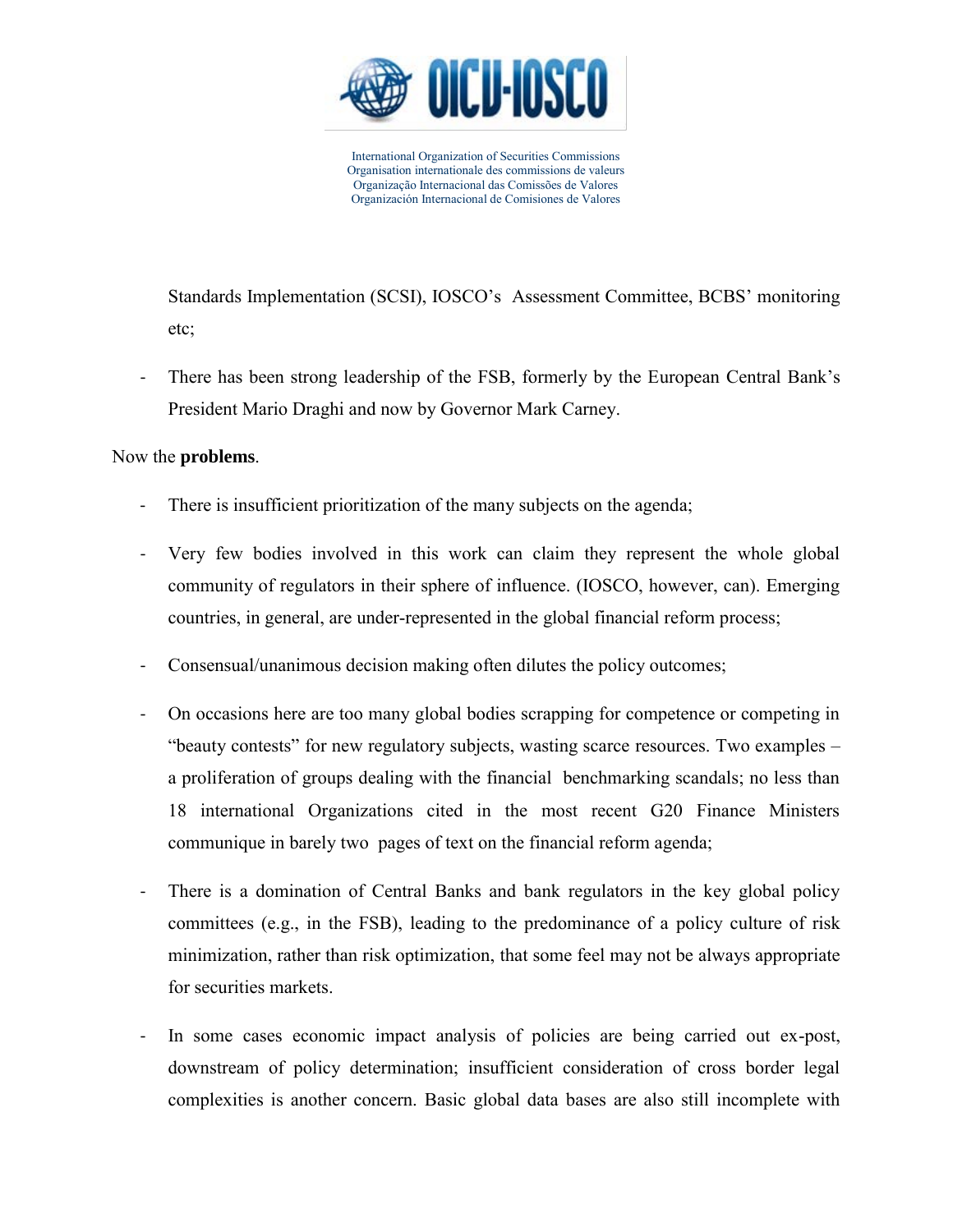

insufficient attention being paid to property market developments – the frequent catalyst of systemic financial crises;

- Does the global agenda sufficiently take into account the crucial need to change behavior, ethics and incentives in firms – e.g., the importance of corporate governance reform in firms, deterrent sanctions regimes and remuneration discipline? In my view, no. The major firms that failed in this crisis were characterized by megalomaniac male CEO's; woeful risk management; with Boards frequently composed of "nodding heads" or "poodles"; along with auditors who did not warn about the risks building up in spite of their public watchdog function;
- One leading expert concluded recently on the global reform process that "…enthusiasm is waning; cohesion weakening; political focus drifting; there is a need for reenergization…"
- **And now the crucial issue** will the agreed global policies and standards that are emerging be properly implemented by all jurisdictions? Evenly? Equivalently? Without distortion of competition or capital flows? Without regulatory arbitrage?

Leaving aside the current difficulties on global accounting convergence, or cross-border conflicts of laws for auditors, or OTC Derivative implementation – margin requirements and swap dealer registration, or the timing and uncertainty of Basel III implementation, let's consider the toolbox that global regulators have available to ensure consistent implementation.

The tools can at best be described as soft: peer review; transparency; monitoring plus and, depending on your faith, perhaps the most potent of all… prayer! There are no binding tools whatsoever at the global regulatory level. No legally binding enforcement; no disputes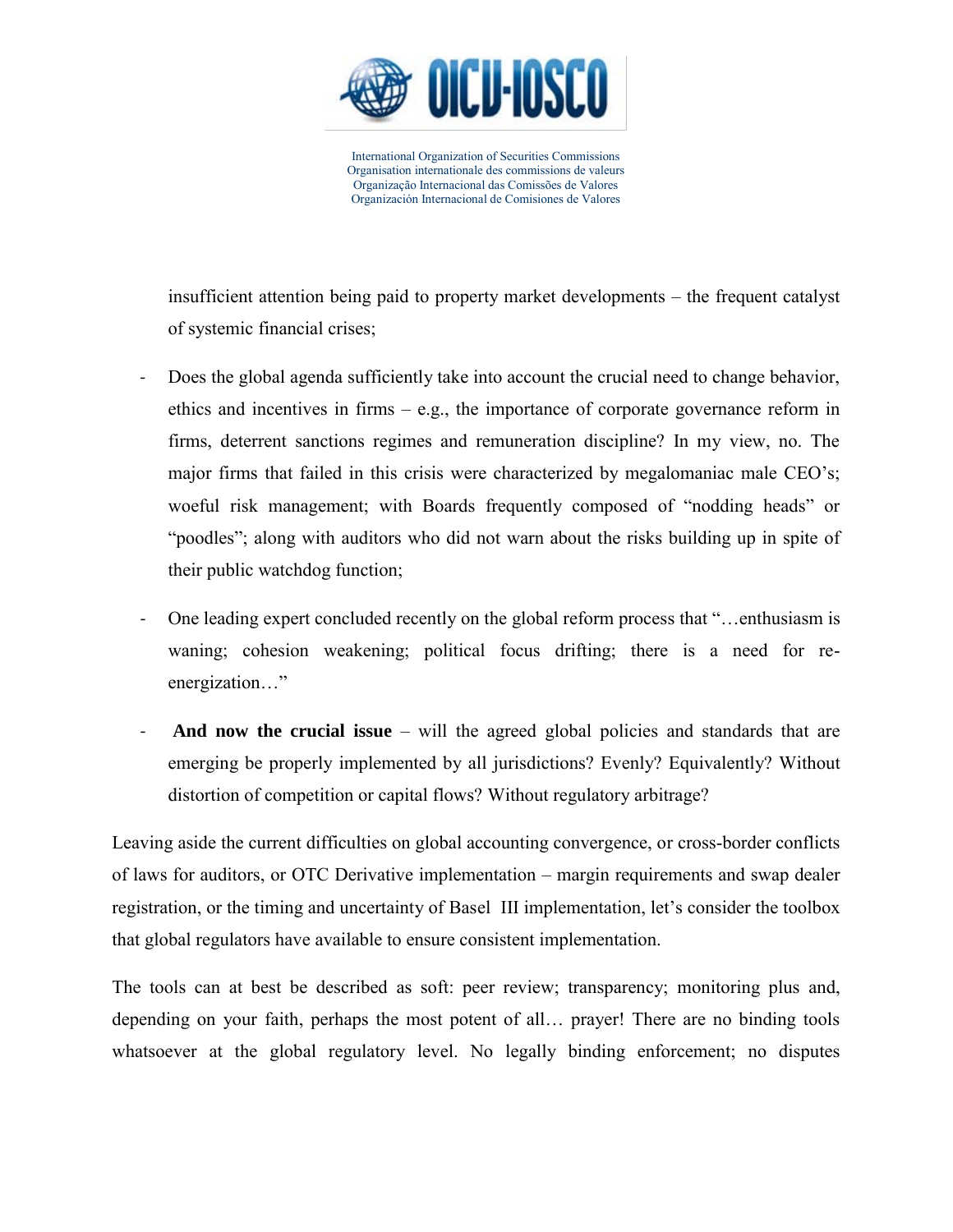

settlement, like in the WTO; no sanctions. In short any jurisdiction can basically do what it wants and face no effective or deterrent repercussions.

Does this matter?

Leaving aside the issue of political credibility of the whole global regulatory edifice – and nothing erodes international politics more than the non-delivery of agreed policies, especially when endorsed by the leading Heads of State and Government in the world – yes it really does matter.

It does matter of course because financial markets are highly interconnected, and in more and more complex ways. Interconnectedness means risk sharing and risk transfer. A crisis in one affects others, and as we have seen can be quickly amplified into dangerous global contagion. It does indeed matter if the US allows the selling of trillions of dollars of mortgages irresponsibly, like subprime, with the resultant packaged securities flogged around the world with AAA ratings; it does matter for global financial stability and economic confidence that EU banks are properly capitalized; or that the accounts of financial institutions are understandable and transparent, using realistic impairment formulae. Or that failing financial institutions can be wound up and deposited in the corporate graveyard without contagion, collateral damage or Governments providing expensive backstops and bail-outs. The EU, for example, has poured 1.7 trillion euros so far into propping up its banking system, the equivalent of 13% of GDP with authorization to go further. If bank capital is low and leverage dangerously high in one part of the world that has a significant financial market and subsequently there is a big property market crash there are bound to be both micro- and macroeconomic contagion effects elsewhere in todays' globally interconnected markets. And what about Madoff type scandals? Or the LIBOR debacle? Are there not serious global concerns in these cases as well?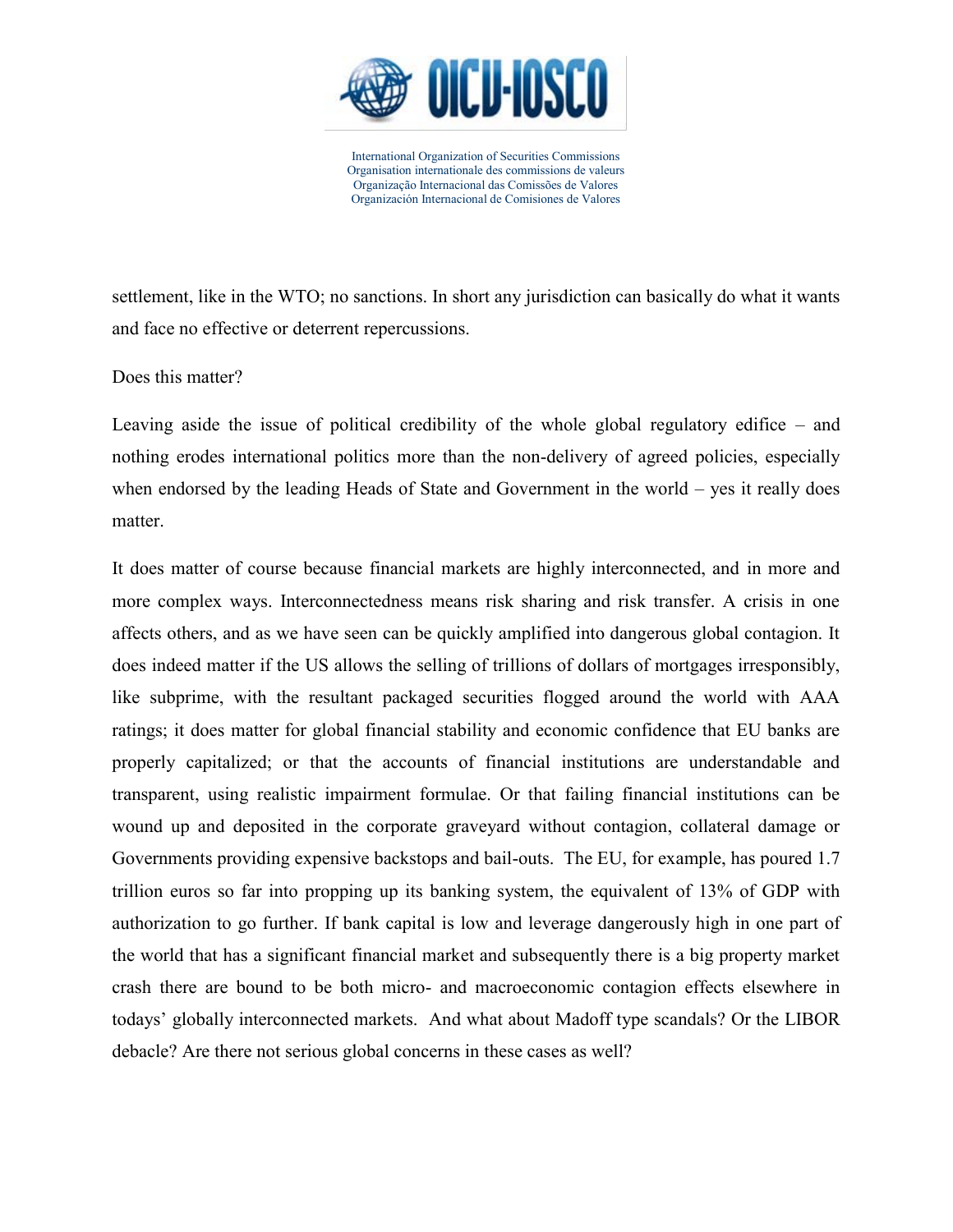

Compliance with agreed, well worked out, effective global standards is a public good that, ceteris paribus, will enhance global financial stability and economic welfare. Yet, in reality the global implementation tool box is bare to ensure it.

Now let us look forward 15 -20 years, maybe less. What can we say about possible financial market developments?

- First, that there will be many more big capital and securities markets in the world because they are needed for economic development which is powering ahead in Asia, parts of Latin America and beginning also in Africa. A few figures: in the last decade growth in emerging market countries has expanded by 82%, but only 14% in developing countries. Developing countries are now 2/3 of the size of advanced economies. By 2020 PWC projects that China, Brazil, Russia, Mexico, India and Turkey (E7) will have overtaken the G7 in terms of GDP. China overtakes the U.S by around 2040. By 2050 E7 could be twice as large as G7. HSBC's research ("The world in 2050") identifies 26 fast growing countries  $(5\%$  annual growth to 2050) and 43 growth countries  $(3-5\%$  annual growth/year to 2050), 11 from Latin America. Of the top 30 economies in the world in 2050 their research suggests 17 could be emerging countries.
- Securities markets provide 60% of total financing for the BRICS (Brazil, Russia, India and China) – similar to the U.S. BRICS equity markets are currently about half the size of U.S. markets and growing very fast. They are six times larger than they were in 2002. BRICS bond and derivative markets are smaller in relative terms but are also beginning to grow quickly as well.
- Brazil, India, China, Indonesia, Singapore, Hong Kong, Russia, Turkey and Mexico to name a few will have much bigger markets than today. Interestingly we are seeing capital market integration projects spawn in ASEAN, East Africa, Southern African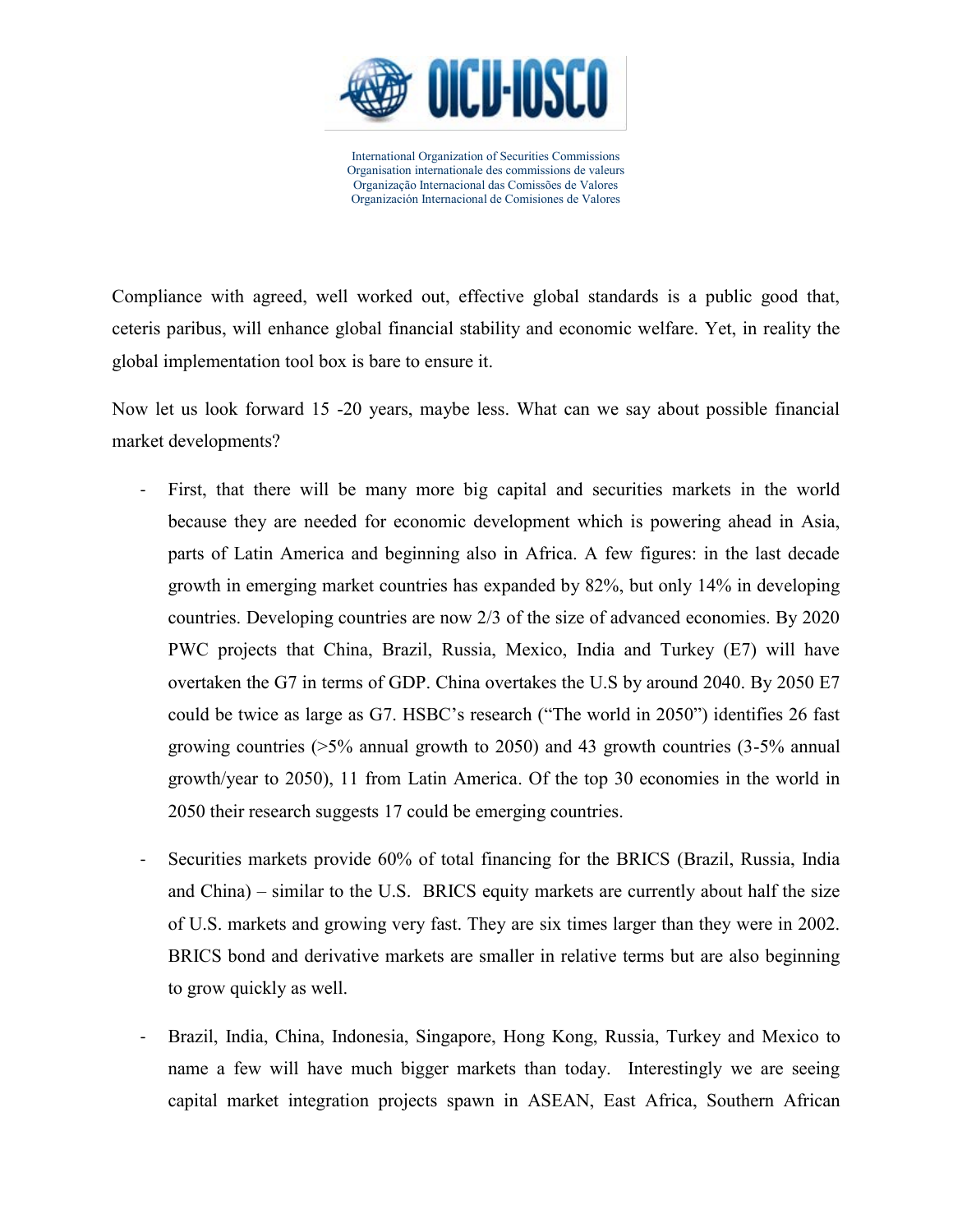

Development Community (SADC) and in Latin America. I can see my members' urgency to progress their capital and securities markets by wanting the cachet of becoming signatories to the IOSCO MMOU on cooperation and exchange of information, or by the growing demands we are facing for technical assistance from them to adopt core IOSCO principles of securities regulation. The good news here is virtually all countries get it  $-e.g.,$  that they have to develop their local capital and securities markets. There is no other option.

- Second, all the fast growing regions of the world fully realize that they cannot rely on the international banking system to support their economic development ambitions. This crisis has demonstrated, again, that the latter are often fair weather friends – there in the good times, but "arrivederci "if things are tough back home on the ranch and capital is needed at base camp;
- Third, banks will be permanently restrained in the future with much higher levels of capital and lower leverage. Basel III ramps up bank capital requirements so far by a factor of five or more. Margin requirements for OTC derivative trading, for clearing, for repo haircuts and collateral for central bank loans will absorb further capital. This means that the worlds' capital and securities markets must develop and take up the financing and credit supply slack which evidently will not be provided by the public sector, often weighed down itself by high levels of debt.

These trends taken together, mean a major global expansion of market based financing and securities markets is going to happen – replicating in many ways the U.S financial model.

If this is broadly correct it can be argued that we have a "simple" world today – by which I mean only a few big capital markets, with varying levels of compliance and interpretations of global rules. A five by five matrix say of big, weighty capital markets and interpretations. Maybe just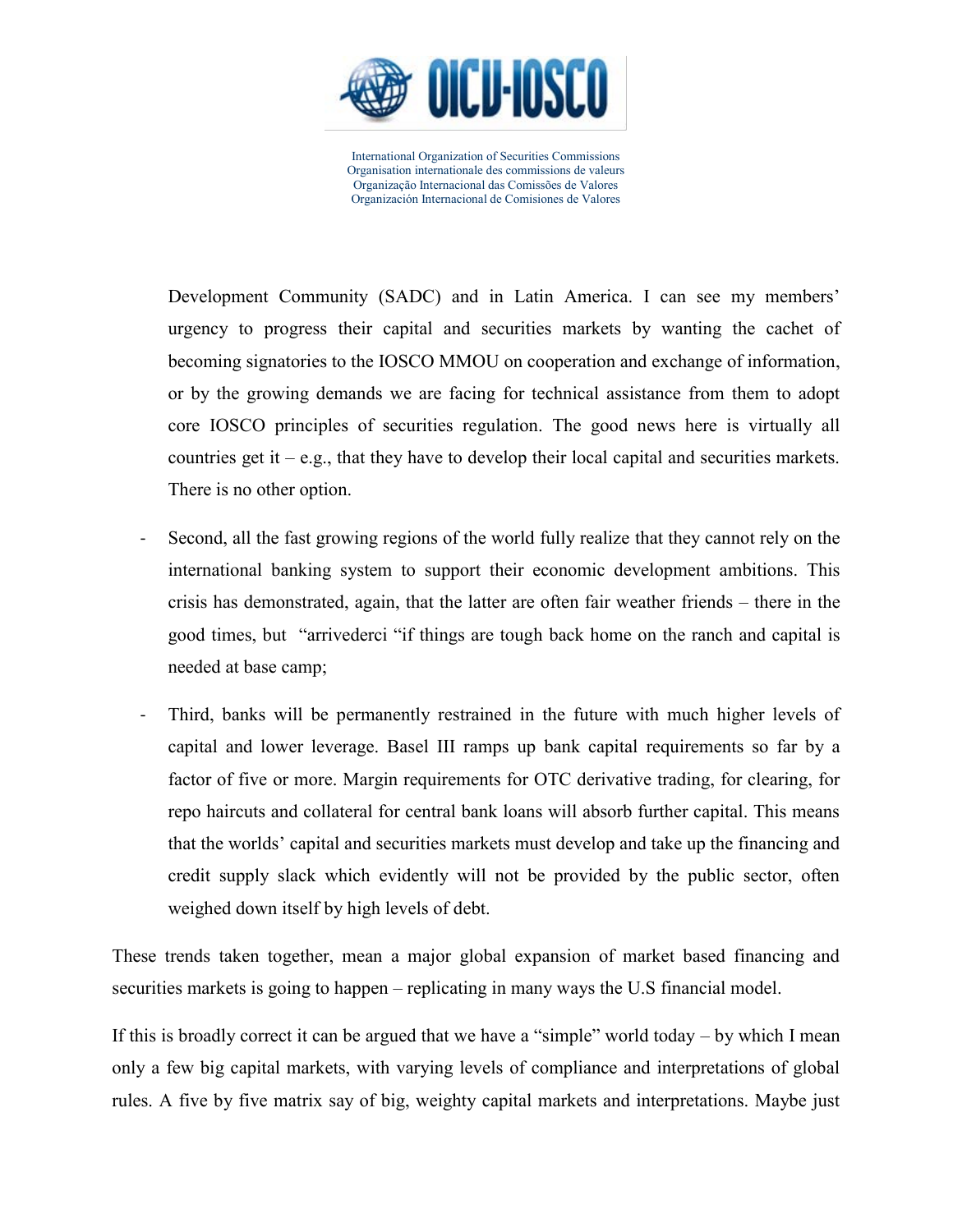

about manageable in most cases with ad-hoc firefighting and informal agreements. But now add in another 10 big capital markets, or more, in the near future so that the matrix of big markets and interpretations is 15 by 15, or more. This future interconnected world – with the distinction between developed and developing countries more and more blurred - will have many more big financial markets and could be much more prone to shocks and cross-border contagion: More vulnerable, perhaps, to new forms of capital protectionism; far more prone to widely different interpretations of global standards, with a higher propensity for overlapping laws and crossborder legal disputes. And certainly with the risk of much higher frictional costs for business who could face multiple sets of regulatory rules.

So who will resolve the global disputes? Or ensure correct interpretations of global standards? What penalties will there be for global regulatory pariahs and miscreants? The dual answer is that if we don't change our global financial regulatory institutions, no one; and none.

In essence we have three global financial regulatory options for the future:

- (1) The law of the jungle and the survival of the fittest. I would suggest from a global financial stability perspective this would be highly prejudicial and dangerous;
- (2) The Status Quo we have today loose forms of cooperation, hope for the best, best efforts and of course prayer;
- (3) A global institutional framework, probably established by International Treaty, that has some enforcement authority, binding disputes settlement and sanctioning possibilities. Now before I lose you all in the U.S., and in this room, ask ourselves who would gain most from such a constellation? Certainly there would be a global gain in terms of financial stability because global standards would be consistently applied; smaller jurisdictions could protect themselves, like in the WTO disputes settlement process, by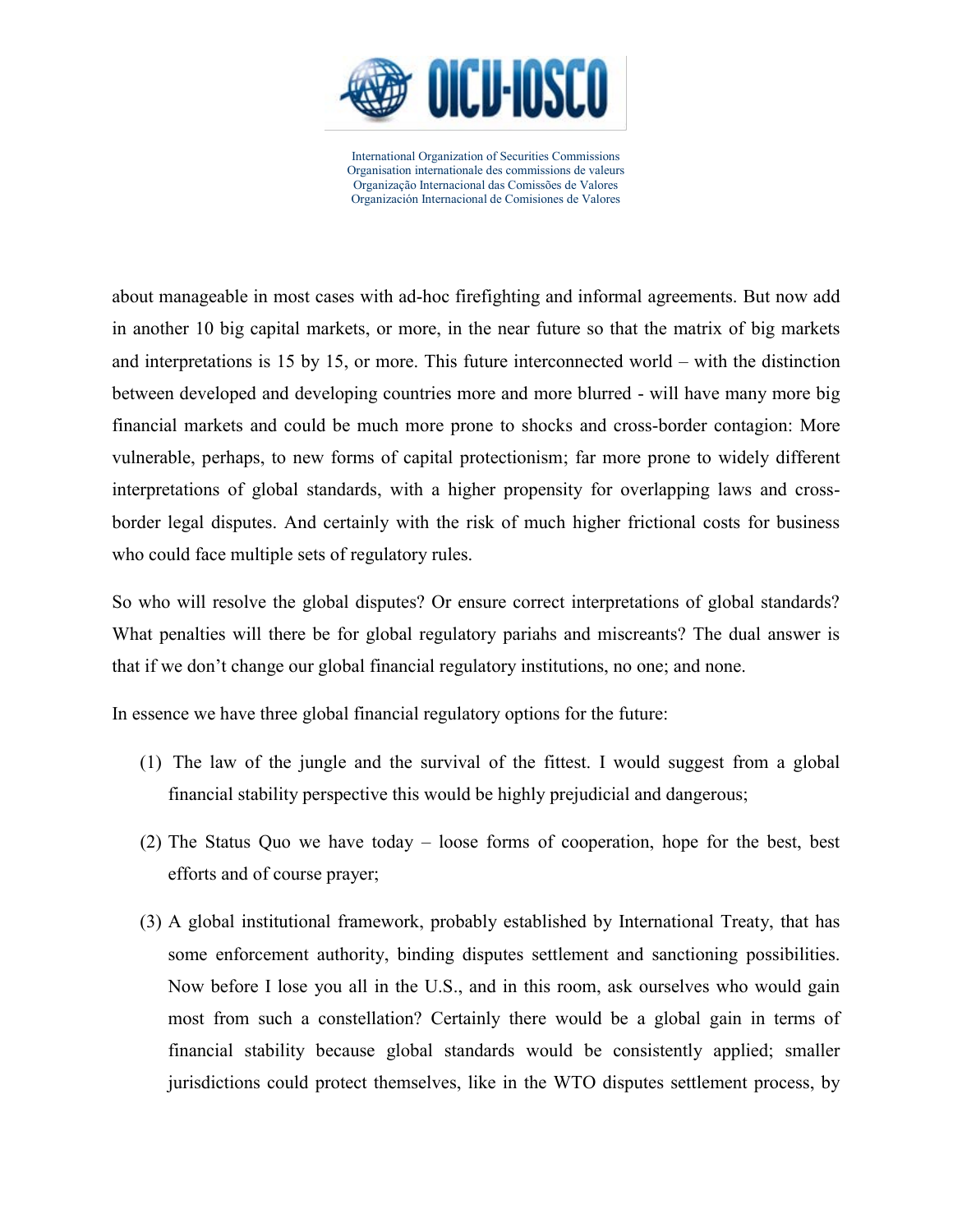

having rights to defend sound regulatory practice and avoid suffering the dis-benefits of erratic implementation say in bigger jurisdictions.

This global Institutional framework should encompass at least the FSB and the main global sectoral standard setters. Its role would not be to try to enforce a one-size-fits-all harmonized set of rules – but rather to ensure and, if necessary legally require, that the basic globally agreed policy principles are properly implemented by all jurisdictions who are signatories to the Treaty arrangements.

But surely the biggest gainer of all would be the U.S. itself – notably its financial industry writ large which is still the most powerful and diverse on earth. The U.S. industry would have huge export opportunities in the predictable, big, well regulated markets of tomorrow. Indeed agreement on the new global financial regulatory framework could be accompanied by supplementary market opening initiatives in the WTO.

There is also an important Emerging Market perspective here. Some Emerging Market countries are (rightly) growing in confidence to consider themselves as having graduated to the "emerged" category. Others continue to look towards developed economies by learning from their successes and, recently, their shortcomings. IOSCO has a major role to provide technical assistance to help its members develop their securities markets on the basis of sound IOSCO standards and principles and intends to step up its efforts by developing an IOSCO Foundation for this purpose. That said the U.S. is still considered to have the leading technical expertise on the intricacies of financial markets – but will this always be the case as the ladder changes? Could U.S influence decline significantly if it shuns efforts to enhance global regulatory coordination and institution building?

So the U.S. has a unique opportunity now, perhaps with coalitions of the willing, to help shape and lead a movement towards more effective global regulatory institutions – a window that may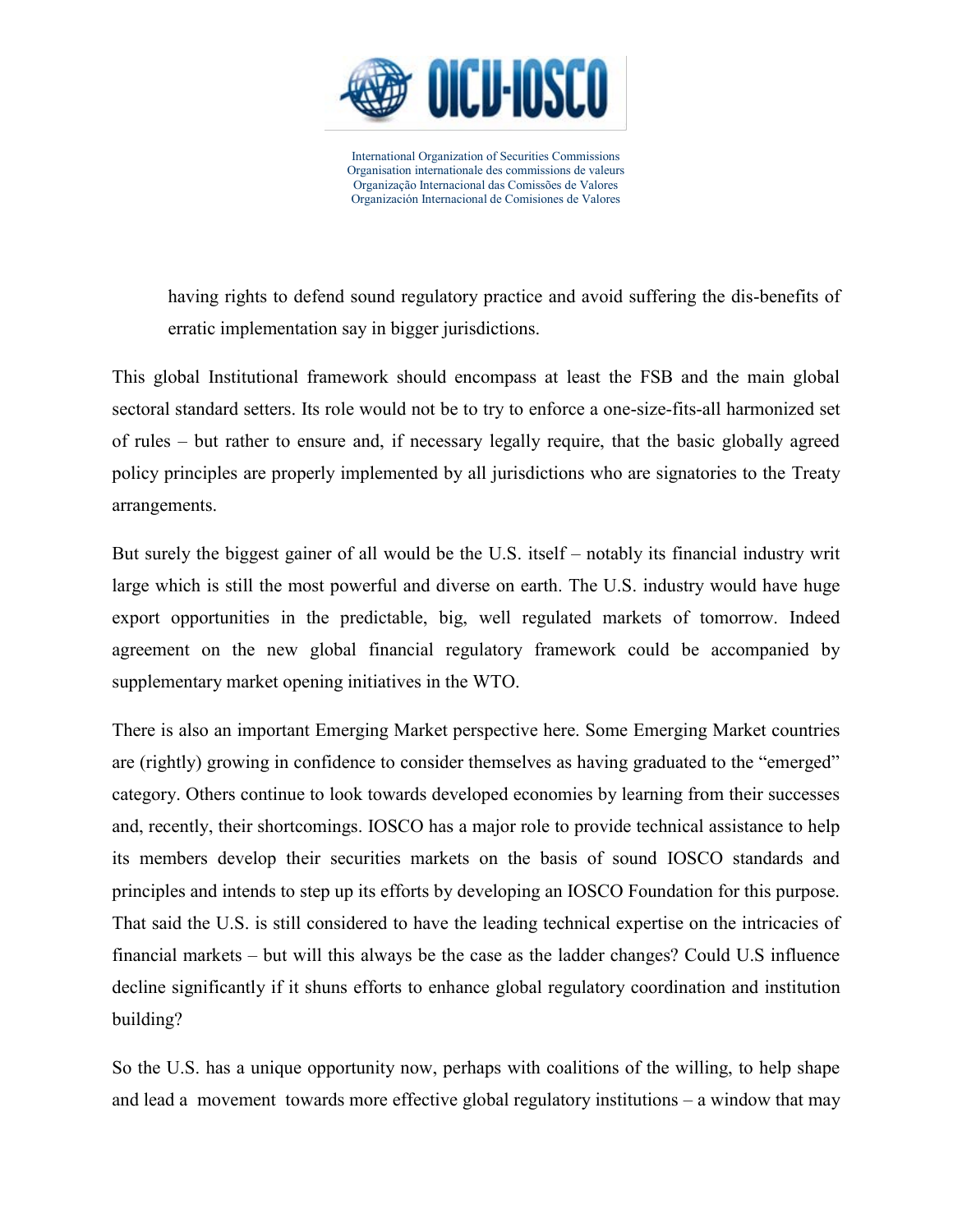

last 5-10 years or so, but not more. After that the U.S.' relative share of global financial markets is set to decline significantly, and naturally its influence as well.

I believe most of the world would be prepared to consider work on such a project – and I believe, with or without the  $US - it$  will eventually happen like with the International Financial Reporting Standards or IFRS. Isolationists will no doubt plead what they always plead. They will argue, with their  $19<sup>th</sup>$  century logic, that the U.S. will be better off alone, not sharing any sovereignty. Perhaps they will continue to believe that in 15-20 years' time the world will be composed of disconnected, independent islands – the biggest of which can project its views on others. But surely that is the past and a denial of globalization. To repeat the new emerging world will have very soon many big, interconnected capital markets. There will be many more sharks in the pond with far more influence.

So is it to be the law of the jungle, the soft toolbox or really effective global institutions with some legal authority, built up step by step, that will give us the best chance to enhance global financial stability and maximize economic welfare? Mutual recognition, substitute compliance or equivalence regimes could be first steps on the path but they will not suffice because they are subjective and contestable and practically unrealistic in the 15x15 matrix I described above. Some suggest a TransAtlantic Treaty would be a good start – even as part of an EU-US FTA agreement. Such initiatives could also be useful and a good catalyst, but again they are insufficient given the massive growth of financial markets elsewhere in the world that I have described above.

I end with a European thought. For all its faults, the EU would never have progressed its single market or global footprint without Institutions to propose, enforce, resolve disputes and if necessary sanction. Without these fundamental institutional elements people, capital, goods and